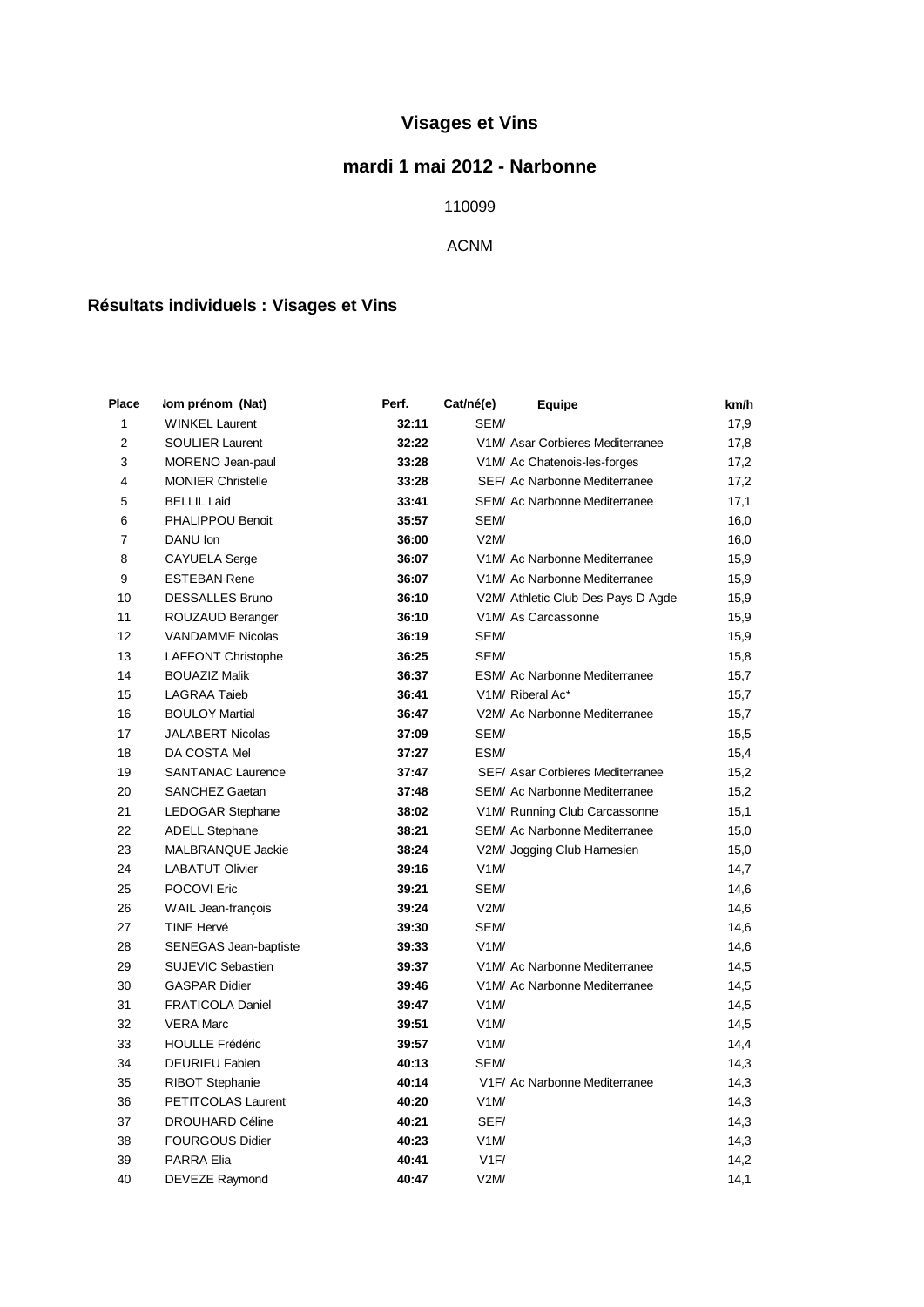| 41 | <b>REILLA Henri</b>          | 41:16 | V3M/ Ac Narbonne Mediterranee | 14,0 |
|----|------------------------------|-------|-------------------------------|------|
| 42 | <b>LANCON Benoit</b>         | 41:20 | SEM/ As Carcassonne           | 13,9 |
| 43 | <b>ESCUR Eric</b>            | 42:02 | V1M/                          | 13,7 |
| 44 | <b>BERNARD Cyril</b>         | 42:03 | V2M/                          | 13,7 |
| 45 | <b>RASSEL Pierre</b>         | 42:19 | V3M/                          | 13,6 |
| 46 | <b>MOUCAUD Arnaud</b>        | 42:25 | V1M/                          | 13,6 |
| 47 | TAILHADES Alexandre          | 42:28 | V1M/                          | 13,6 |
| 48 | <b>SUARD Dominique</b>       | 42:32 | V2M/ Usm Montargis            | 13,5 |
| 49 | MILLION-BRODAZ Michel        | 42:36 | V3M/                          | 13,5 |
| 50 | MAZARD Régis                 | 42:39 | V3M/                          | 13,5 |
| 51 | LAUZERAL Julien              | 42:57 | V1M/                          | 13,4 |
| 52 | <b>ROCHER Marc</b>           | 43:15 | V2M/                          | 13,3 |
| 53 | CALVET Sébastien             | 43:33 | V1M/                          | 13,2 |
| 54 | <b>PASTOR Jules</b>          | 43:59 | CAM/ Ac Narbonne Mediterranee | 13,1 |
| 55 | <b>ESTEVE Eric</b>           | 44:01 | V1M/                          | 13,1 |
| 56 | <b>CHETIOUI Olivier</b>      | 44:11 | V1M/                          | 13,0 |
| 57 | LAUZERAL Quentin             | 44:28 | JUM/                          | 13,0 |
| 58 | ROMERO Jérome                | 44:39 | SEM/                          | 12,9 |
| 59 | <b>KOECHLIN Jean-charles</b> | 44:40 | V1M/                          | 12,9 |
| 60 | <b>SINFREU Eric</b>          | 44:49 | SEM/                          | 12,9 |
| 61 | <b>FRUGIER Serge</b>         | 44:50 | V3M/ Tulle Ac*                | 12,8 |
| 62 | GIMOMO Sylvain               | 45:11 | V1M/                          | 12,7 |
| 63 | <b>TEISSEYRE Nicolas</b>     | 45:16 | SEM/                          | 12,7 |
| 64 | SABATHE Guy                  | 45:25 | V2M/                          | 12,7 |
| 65 | <b>QUINCEY Roland</b>        | 45:34 | V2M/                          | 12,6 |
| 66 | <b>GAUTERON Hubert</b>       | 45:42 | V3M/                          | 12,6 |
| 67 | <b>ESTEVENY Louis</b>        | 45:45 | V2M/                          | 12,6 |
| 68 | <b>GARCIA Marie-lourdes</b>  | 45:51 | SEF/ Ac Narbonne Mediterranee | 12,6 |
| 69 | CORSALETTI Séléna            | 45:57 | SEF/                          | 12,5 |
| 70 | AMBROSINO Jean-marc          | 45:57 | V1M/ Ac Narbonne Mediterranee | 12,5 |
| 71 | FERNANDES José               | 46:00 | V2M/                          | 12,5 |
| 72 | <b>SEGUIER Roger</b>         | 46:06 | V2M/                          | 12,5 |
| 73 | <b>BOISSET Aziliz</b>        | 46:08 | SEF/ Ac Narbonne Mediterranee | 12,5 |
| 74 | <b>LION Lucie</b>            | 46:13 | SEF/                          | 12,5 |
| 75 | <b>BONAFOUS Stéphane</b>     | 46:14 | V1M/                          | 12,5 |
| 76 | <b>ASTIE Patrick</b>         | 46:15 | V2M/                          | 12,5 |
| 77 | <b>FERRASSE Yves</b>         | 46:16 | V2M/ Ac Narbonne Mediterranee | 12,4 |
| 78 | <b>RIU Thierry</b>           | 46:55 | V1M/                          | 12,3 |
| 79 | VALLEE Stéphane              | 46:58 | V1M/                          | 12,3 |
| 80 | <b>AUDIER Christiane</b>     | 46:59 | V2F/ As Carcassonne           | 12,3 |
| 81 | QUANEAUX Jérome              | 47:02 | V1M/                          | 12,2 |
| 82 | <b>PELLIER Serge</b>         | 47:05 | V1M/ Ac Narbonne Mediterranee | 12,2 |
| 83 | <b>CAMBON Cyril</b>          | 47:06 | V1M/                          | 12,2 |
| 84 | <b>LECOCQ Odile</b>          | 47:31 | V1F/                          | 12,1 |
| 85 | <b>ROBERT Gauthier</b>       | 47:37 | MIM/<br>I                     | 12,1 |
| 86 | <b>GENOYER Yves</b>          | 47:56 | V1M/                          | 12,0 |
| 87 | <b>MALLET Patrick</b>        | 47:58 | V1M/                          | 12,0 |
| 88 | PASCOT Caroline              | 48:01 | SEF/                          | 12,0 |
| 89 | ROMERO Cécile                | 48:03 | SEF/                          | 12,0 |
| 90 | <b>ARNAUD Gilles</b>         | 48:09 | V1M/                          | 12,0 |
| 91 | RIBOUREL Jeremie             | 48:10 | V1M/ Ac Narbonne Mediterranee | 12,0 |
| 92 | SANAHUJA Monique             | 48:13 | V2F/                          | 11,9 |
| 93 | <b>GASPARINI Patricia</b>    | 48:20 | V2F/ Ac Narbonne Mediterranee | 11,9 |
| 94 | <b>GAUBERT André</b>         | 48:25 | V2M/                          | 11,9 |
| 95 | <b>GARCIA Antoine</b>        | 48:27 | V3M/ Ac Narbonne Mediterranee | 11,9 |
| 96 | SANCHEZ-PINA Frédéric        | 49:00 | SEM/                          | 11,8 |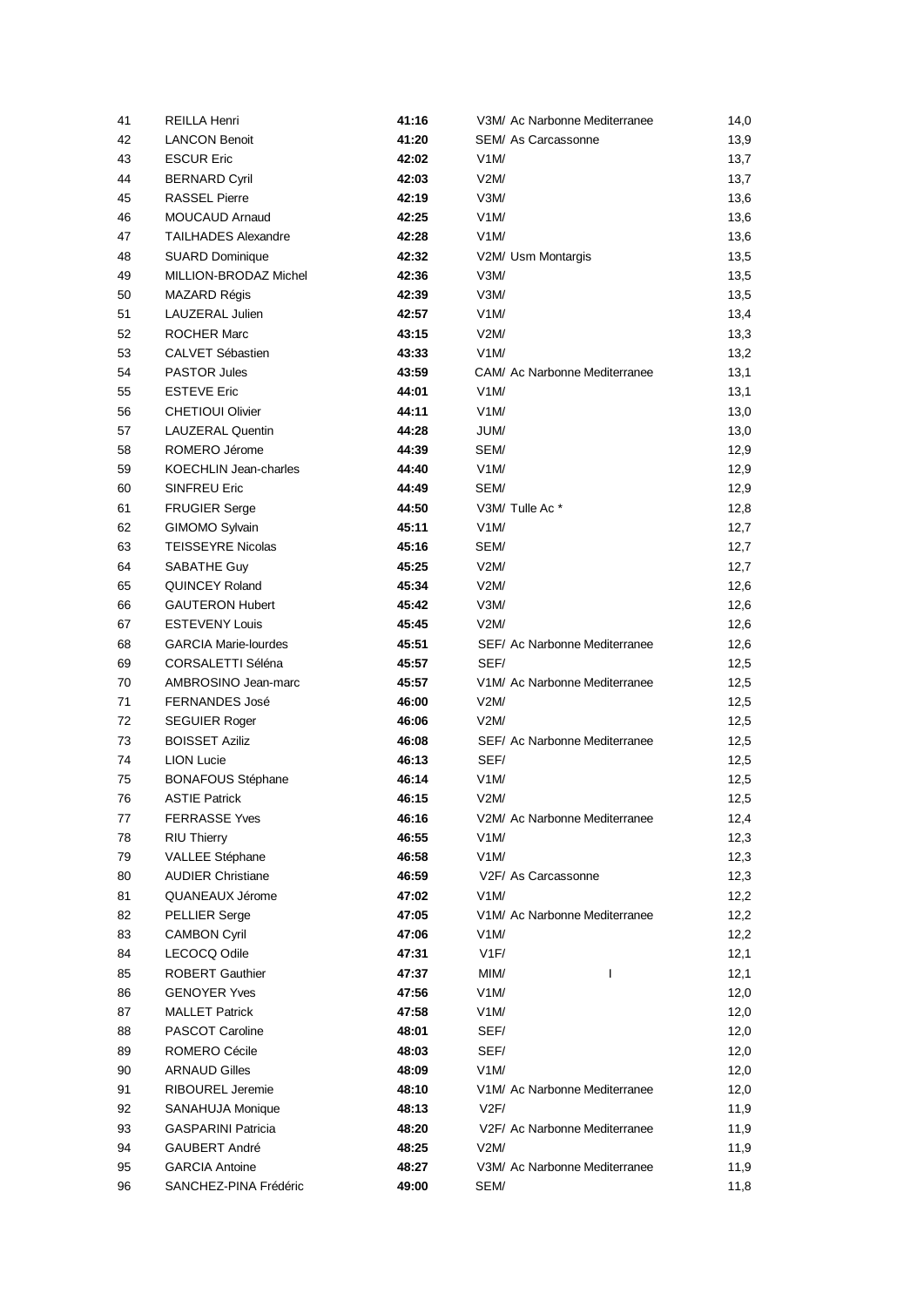| 97  | RUIZ Valérie                 | 49:07 | V1F/                                       | 11,7 |
|-----|------------------------------|-------|--------------------------------------------|------|
| 98  | POMMEPUY Antoine             | 49:13 | V2M/                                       | 11,7 |
| 99  | <b>TRAN Thanh-mai</b>        | 49:17 | V1F/                                       | 11,7 |
| 100 | DI CARLO Philippe            | 49:22 | V1M/ Ac Narbonne Mediterranee              | 11,7 |
| 101 | <b>HERARD Alain</b>          | 49:26 | V2M/ Ac Narbonne Mediterranee              | 11,7 |
| 102 | LEVEILLE Christophe          | 49:37 | V1M/                                       | 11,6 |
| 103 | JAULENT Elisabeth            | 49:38 | V1F/ Asar Corbieres Mediterranee           | 11,6 |
| 104 | RIGAIL-ZECCHIN Sandra        | 49:40 | SEF/                                       | 11,6 |
| 105 | <b>BONZON Stéphanie</b>      | 49:49 | SEF/                                       | 11,6 |
| 106 | <b>SERRANO Brigitte</b>      | 50:00 | V2F/                                       | 11,5 |
| 107 | <b>ARNAUD Nathalie</b>       | 50:02 | V1F/                                       | 11,5 |
| 108 | <b>CRESSON Isabelle</b>      | 50:12 | SEM/                                       | 11,5 |
| 109 | <b>REYNAL Jean-louis</b>     | 50:14 | V3M/                                       | 11,5 |
| 110 | <b>SCANDOLA Daniel</b>       | 50:14 | V3M/                                       | 11,5 |
| 111 | <b>ALDEBERT Yves</b>         | 50:27 | V3M/                                       | 11,4 |
| 112 | <b>CASTEX Francine</b>       | 50:27 | V3F/                                       | 11,4 |
| 113 | <b>FAURIE Claire</b>         | 50:36 | V2F/                                       | 11,4 |
| 114 | MAZAROTTI Stéphanie          | 50:52 | V1F/                                       | 11,3 |
| 115 | <b>POUDOU Francis</b>        | 50:52 | V3M/                                       | 11,3 |
| 116 | ROGE Yvon                    | 51:00 | V3M/ Riberal Ac*                           | 11,3 |
| 117 | ROYO Cécile                  | 51:11 | SEF/                                       | 11,3 |
| 118 | <b>LESTEL Catherine</b>      | 51:25 | V1F/ Asar Corbieres Mediterranee           | 11,2 |
| 119 | <b>RUIZ Michel</b>           | 51:44 | V1M/                                       | 11,1 |
| 120 | <b>CROSBIE Laurent</b>       | 52:00 | V1M/                                       | 11,1 |
| 121 | <b>DENIS François</b>        | 52:04 | V3M/                                       | 11,1 |
| 122 | <b>BOUSSUGE Virginie</b>     | 52:20 | V1F/                                       | 11,0 |
| 123 | <b>BOUSSUGE Franck</b>       | 52:22 | V1M/                                       | 11,0 |
| 124 | LOUCHART Valérie             | 52:23 | V1F/                                       | 11,0 |
| 125 | <b>VALVERDE Marc</b>         | 52:24 | V2M/                                       | 11,0 |
| 126 | <b>REMOND Pascal</b>         | 52:28 | V2M/                                       | 11,0 |
| 127 | <b>MELCHIONNE Pascal</b>     | 52:29 | V1M/                                       | 11,0 |
| 128 | <b>FOISSAC Nadine</b>        | 53:05 | V3F/                                       | 10,9 |
| 129 | <b>MEZIANE Soumia</b>        | 53:14 | SEF/                                       | 10,8 |
| 130 | <b>RUMBAU Valérie</b>        | 53:30 | SEF/                                       | 10,8 |
| 131 | <b>POCOVI Christine</b>      | 53:31 | SEF/                                       | 10,8 |
| 132 | <b>GAILLARD Bernard</b>      | 53:53 | V2M/                                       | 10,7 |
| 133 | <b>MARTYN Pierre</b>         | 53:56 | V1M/                                       | 10,7 |
| 134 | <b>CEREZO Laurence</b>       | 53:57 | SEF/                                       | 10,7 |
| 135 | <b>LICHIERE</b> Laurent      | 53:58 | V1M/                                       | 10,7 |
| 136 | <b>COPOVI Carine</b>         | 54:03 | V1F/ Asar Corbieres Mediterranee           | 10,7 |
| 137 | <b>ESPARRE André</b>         | 54:09 | V2M/                                       | 10,6 |
| 138 | DEYMIER Jean-marie           | 54:17 | V3M/                                       | 10,6 |
| 139 | <b>ASTIE Rose Marie</b>      | 54:25 | V2F/                                       | 10,6 |
| 140 | <b>COLET Cédric</b>          | 54:48 | SEM/                                       | 10,5 |
| 141 | <b>GUINET Isabelle</b>       | 54:55 | V1F/                                       | 10,5 |
| 142 | <b>SINFREU Christele</b>     | 55:02 | SEF/                                       | 10,5 |
| 143 | ALDEBERT Anne                | 55:04 | SEF/ Ac Narbonne Mediterranee              | 10,5 |
| 144 | <b>BEDOS Céline</b>          | 55:13 | SEF/                                       | 10,4 |
| 145 | <b>SATURNINO Philippe</b>    | 55:27 | V1M/                                       | 10,4 |
| 146 | BENNAVAIL-NDEBY Marie-angele | 55:28 | V1F/                                       | 10,4 |
| 147 | <b>TRAVER Nathalie</b>       | 55:36 | V <sub>1</sub> F/ Ac Narbonne Mediterranee | 10,4 |
| 148 | <b>BRETON Thomas</b>         | 56:08 | SEM/                                       | 10,3 |
| 149 | <b>BEZIAT Marie</b>          | 56:11 | V3F/                                       | 10,3 |
| 150 | SILVESTRE Jean-louis         | 56:11 | V3M/                                       | 10,3 |
| 151 | <b>BEZIAT Stéphanie</b>      | 56:12 | SEF/                                       | 10,2 |
| 152 | REILLA Régine                | 56:22 | V3F/                                       | 10,2 |
|     |                              |       |                                            |      |